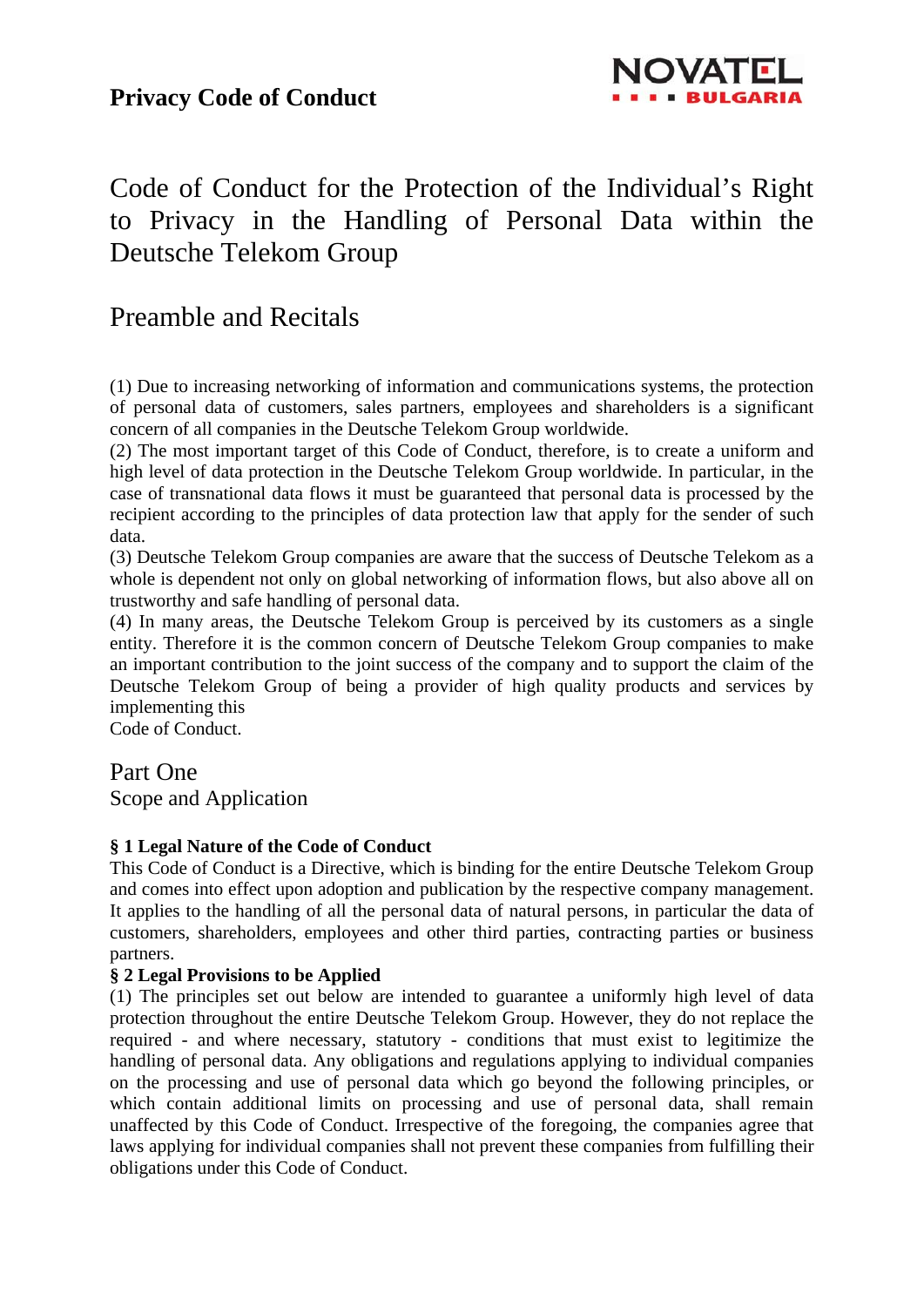

(2) Data collected in Europe must be processed according to the legal provisions of the country in which the data was collected, even in the event of transmission abroad.

(3) The collection of personal data and its transmission to public bodies shall - unless within the framework of a normal customer contractual relationship – be done in accordance with the obligatory legal provisions of the country.

(4) This Code of Conduct shall be governed by the law of the Federal Republic of Germany.

### **§ 3 Termination**

The expiry or termination of the Code of Conduct – irrespective of the time, circumstances and reasons – shall not release the companies from the obligations and/or provisions of this Code of Conduct regarding the processing of data already transmitted.

Part Two Principles

# Article 1 **Transparency of Data Processing**

# **§ 4 Duty to Inform**

The data subjects must be given easy access to information about the appropriate handling of their personal data, for example by publishing privacy policy and this Code of Conduct on the Internet.

### **§ 5 Content and Form of Information**

(1) The data subjects shall be adequately informed about the following:

a) The identity of the data controller(s) and their contact details.

b) The intended scope and purpose of the collection, processing and/or use of personal data. This information should include which data are being recorded and/or processed/used, why and for what purpose and for how long.

c) If personal data are transmitted to third parties, the recipient, extent and purpose(s) of such transmission.

d) The manner of data processing and/or use, especially if it is to be processed or used in another country.

e) Their legal rights (see Article 7).

(2) Irrespective of the chosen medium, data subjects should be given this information in a clear and easily understandable manner.

# **§ 6 Availability of Information**

The information shall be available to data subjects when the data are first collected and , subsequently, whenever it is requested.

### **§ 7 Consent**

(1) Unless the collection, processing or use of the data is required for purposes of initiating or fulfilling a contract or unless there is some other statutory authorization, the consent of the data subject shall be obtained at the latest when data starts to be collected, processed or used.

(2) In addition to the obligations to inform as set out above, the following shall be observed with regard to consent:

a) Content Consent must be given expressly, it must be voluntary and it must be on an informed basis that points out to the data subject, in particular, the scope of what he/she is consenting to and also the consequences of non-consent. The wording of declarations of consent shall be sufficiently precise and shall inform data subjects of their right to withdraw their consent at any time.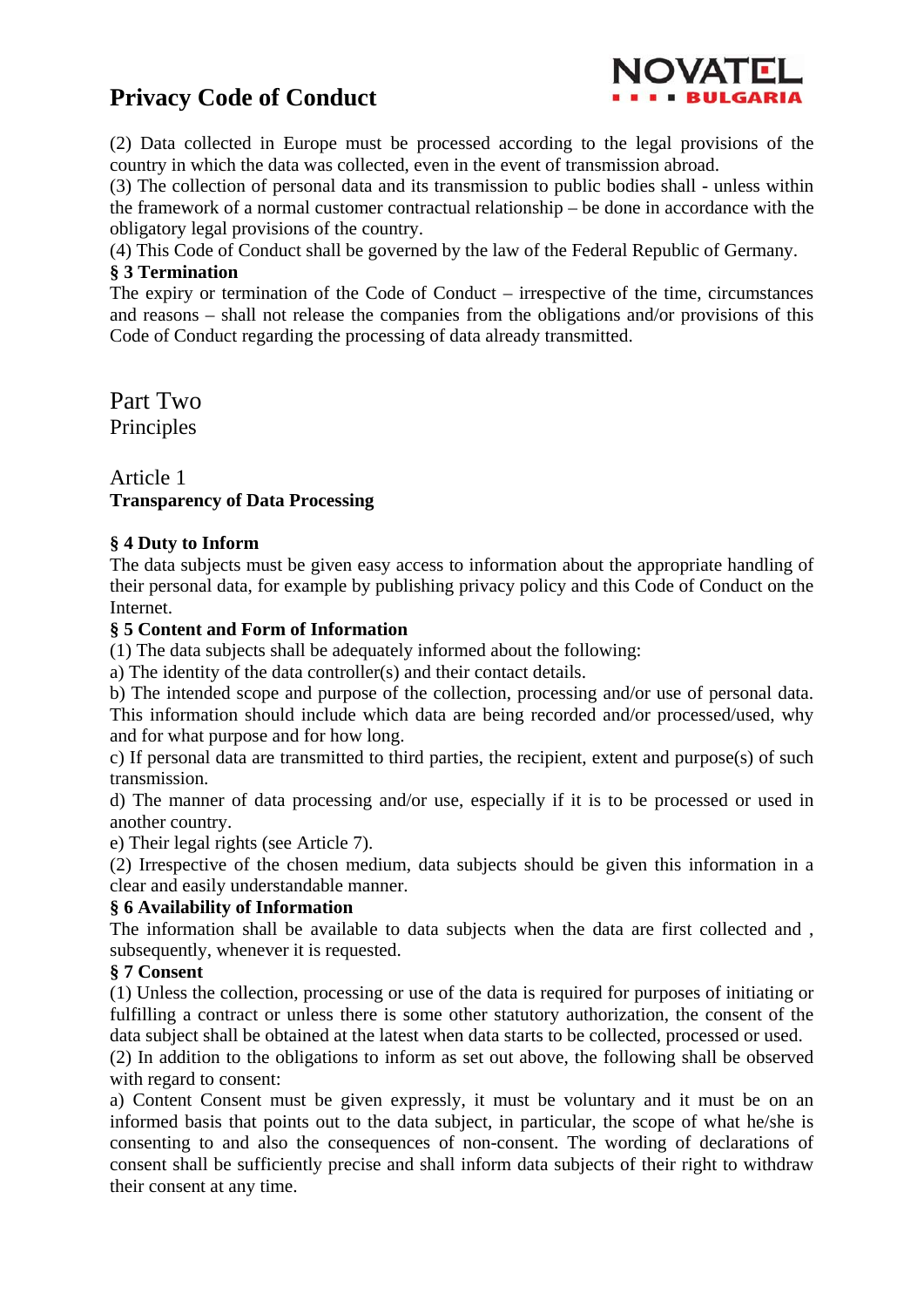

b) Form Consent shall be obtained in a form appropriate to the circumstances (normally in writing or electronically). In exceptional cases it can be obtained verbally, if the fact of the consent and the special circumstances that make verbal consent seem adequate are sufficiently documented.

# Article 2 **Use for Specific Purpose**

# **§ 8 Principle**

Personal data shall not be used for purposes other than those for which the data was originally collected.

### **§ 9 Prohibition of Tying-in**

The use of services, or the receipt of products and/or services, shall not be made conditional on data subjects consenting to the use of their data for purposes other than the initiation or fulfillment of a contract. This shall only apply if it is not possible or not possible within reason for the data subject to use comparable services or comparable products.

# Article 3 **Special Data Processing Cases**

### **§ 10 Direct Marketing**

(1) Data subjects shall be informed that they may, at any time, object to their personal data being used for direct marketing purposes. Furthermore, they shall be made aware of the nature, content and period within which their data may be used for direct marketing purposes.

(2) Data subjects shall be informed about their right to object whenever they receive direct marketing communications. Furthermore, data subjects shall receive appropriate tools for exercising their right not to receive such communications. They shall receive, in particular, information about the body to whom the objection is to be made.

(3) Special legal provisions pursuant to sentence 2 of § 2 (1) of this Code of Conduct, which make the use of personal data dependent on the consent of the data subject, shall take precedence over other provisions.

### **§ 11 Automated Individual Decisions**

(1) Decisions which evaluate individual aspects of a person and which may entail legal consequences for them, or which may have a considerable adverse effect on them, shall not be based exclusively on automated processing. This includes in particular decisions for which data about the creditworthiness, professional suitability or state of health of the data subject is significant.

(2) If, in individual cases, there is an objective need to make automated decisions, the data subject shall be informed without delay of the result of the automated decision, and shall be given an opportunity to comment within an appropriate period of time.

The data subject's comments shall be suitably considered before a final decision is taken.

§ 12 Special Categories of Personal Data

**(1) The handling of special categories of personal data shall be subject to express, legal** authorization or to the data subject's prior consent. It shall also be permissible if it is necessary to process the data in order to fulfill the rights and obligations of the responsible body in the area of labor law, provided that this is permissible due to national law that provides for adequate guarantees.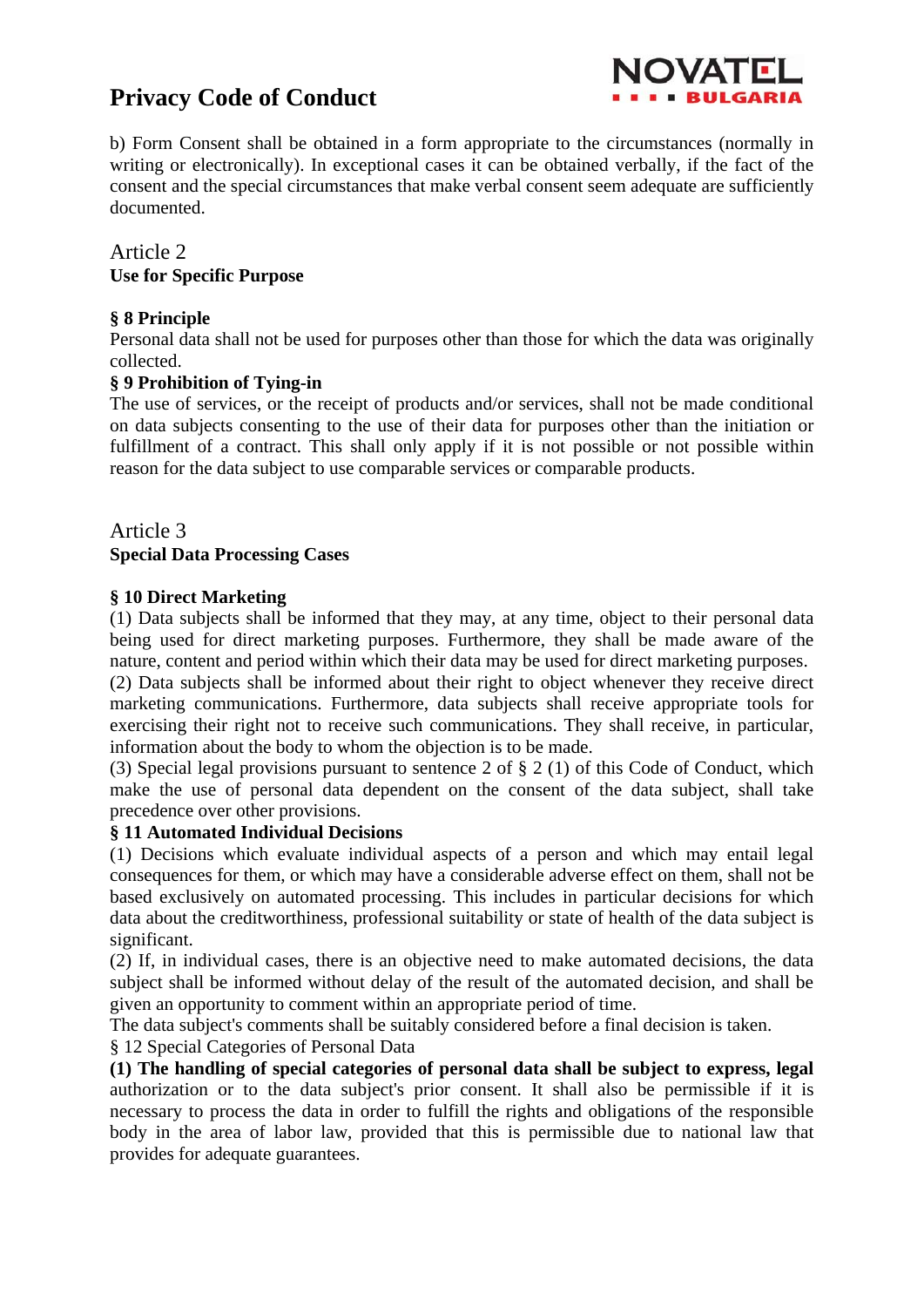

(2) Prior to the commencement of such collection, processing or use, the data protection department of the company in question shall be properly consulted, in writing, of all cases where this is necessary. Due consideration should be given to the nature, extent, purpose, necessity and legal basis of using the data .

# **Article 4**

# **Data Quality, Data Economy and Data Avoidance**

# **§ 13 Data Quality**

(1) Personal data shall at all times be correct and, where necessary, kept up do date (data quality).

(2) In light of the purpose(s) for which the data are being collected, processed or used, appropriate measures shall be taken to ensure that any incorrect or incomplete information is erased or, if necessary, corrected.

### **§ 14 Data Economy, Data Avoidance, Anonymization and Pseudonymization**

(1) Personal data shall be appropriate, relevant and not excessive with regard to the use of the data for a specific purpose (data economy). Data shall only be processed within a certain application when it is necessary (data avoidance)

(2) Where possible and economically reasonable, procedures shall be used to erase the identification features of data subjects (anonymization) or to replace the identification features with other characteristics (pseudonymization). Anonymization and pseudonymization shall be carried out in such a manner that the original identities of the data subjects cannot be revealed, or can only be revealed with disproportionately great effort,

### **§ 15 Profiling, Statistical Analyses**

(1) Organizational and technical measures consistent with the appropriate state-of-the-art concepts or technology shall be used to ensure that profiling (e.g. movement profiles, user profiles, consumption profiles) is not allowed unless by express legal permission or the data subject's prior consent.

(2) Purely statistical analyses or studies on the basis of anonymized or pseudonymized data remains unaffected in this regard.

## **§ 16 Data Archiving**

The principles of data processing, particularly the principles of data economy and data avoidance, shall be taken into account when developing data archiving rules. Personal data must not be archived without the express consent of the data subject, unless where necessary for operational reasons or required by law.

# Article 5

# **Restriction on Further Transmission**

# **§ 17 Transmission of Data to Third Parties**

(1) The transmission of personal data to a third party shall require a legal basis. This may arise because it is necessary to fulfill a contractual requirement towards the data subject or because the data subject has provided their consent.

(2) Paragraph 1 does not apply if national restrictions, in particular for reasons of security of the state, national defense, public safety or the prevention, investigation, detection and prosecution of criminal acts exist which require the transmission of personal data for these purposes.

# **§ 18 Responsibility**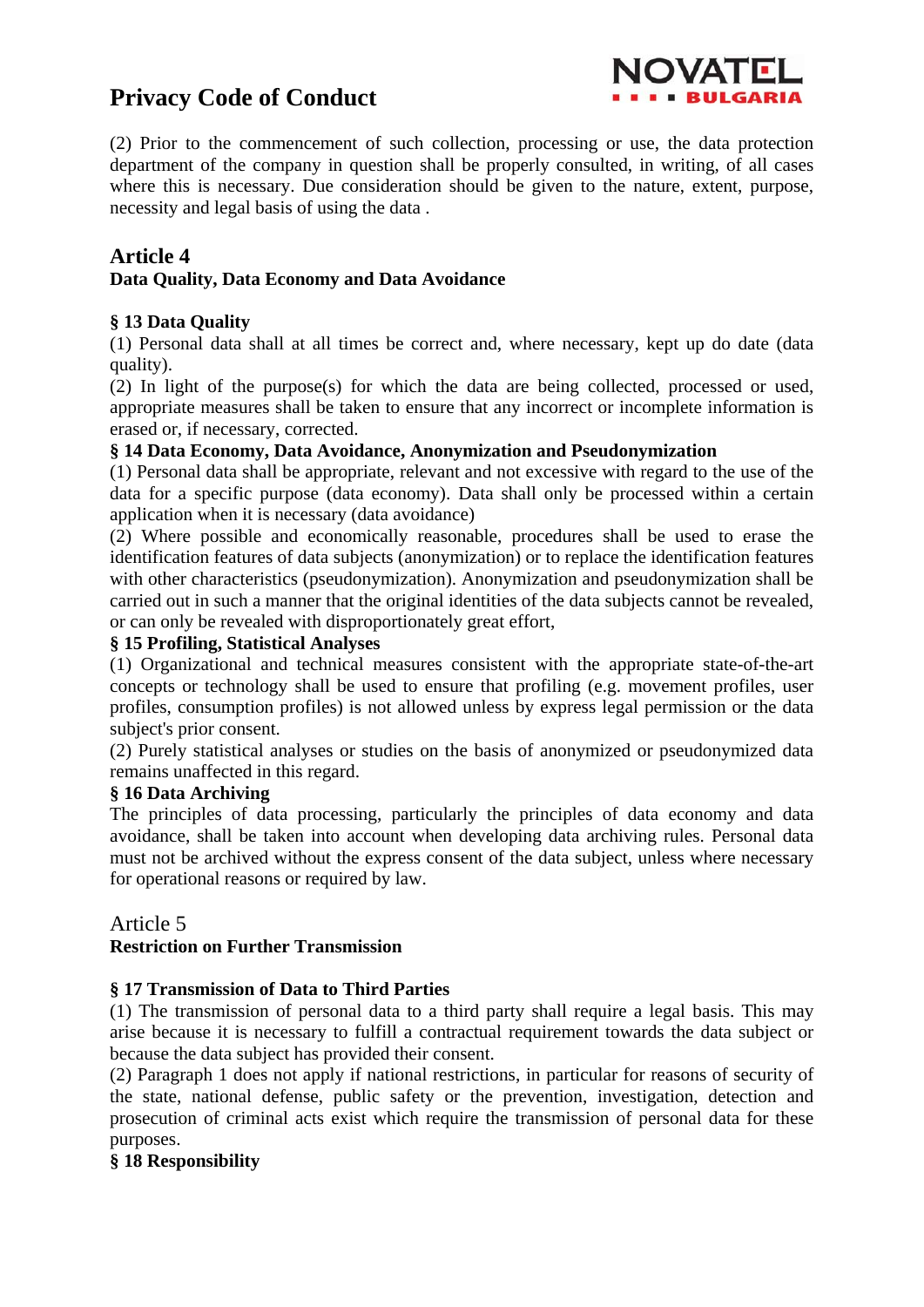

(1) When transmitting data to third parties that are not public bodies, the company that originally collected the data shall ensure that it is being processed or used lawfully. Accordingly, prior to the transmission of the data, appropriate data protection and data security measures shall be discussed and agreed with the recipient. Where agreements are concluded with bodies in countries without adequate data protection levels, sufficient guarantees must be ensured with respect to the protection of the right to privacy of the individual and the exercising of rights connected with this.

(2) In accordance with generally accepted standards, appropriate technical and organizational measures shall be taken to ensure the integrity and security of data during its transmission to a third party.

### **§ 19 Subcontracted Data Processing**

(1) When a company engages the services of a subcontractor, then, in addition to a service agreement comprising the work to be performed, the contract shall also refer to the obligations of the subcontractor as the party engaged for processing the data.

These obligations will set out the instructions of the company (the data controlling unit) concerning the type and manner of the processing of the personal data, the purpose of processing and the technical and organizational

measures required for data protection. Sentence 3 of § 18 (1) of this Code of Conduct applies accordingly.

(2) The subcontractor shall not use the personal data for its own or third-party processing purposes without the prior consent of the data controlling unit. In the case of the latter, the above-stated rules shall also be agreed with such subcontractor(s).

(3) Subcontractors shall be selected according to their ability to fulfill the above-stated requirements.

# Article 6

### **Data Protection, Organization and Data Security**

### **§ 20 Data Protection Officers**

(1) Each company shall appoint a data protection officer, whose task is to ensure that the individual departments are advised on the statutory and/or Group-internal requirements and on data protection and privacy policy.

(2) The data protection officer must be involved in the design of new products and services from the early stages to ensure that they are in harmony with the principles that are set out in this Code.

#### **§ 21 Checks on the Level of Data Protection**

Checks on the level of data protection (e.g. by data protection audits) should be carried out at regular intervals to review the effectiveness and success of the technical and organizational data protection measures implemented. Such audits may be carried out internally by the data protection officer or other organizational units which have been awarded an audit assignment or, alternatively, by an independent external third party approved by the data controlling unit. The basis for establishing the level of data protection shall be the legal and corporate policy requirements that apply for the respective organizational unit as well as the requirements of this Code of Conduct.

### **§ 22 Technical, Organizational and Employee-Related Measures**

Appropriate confidentiality undertakings shall be agreed in writing with employees when commencing their work within the company. In addition, appropriate technical and organizational measures for handling personal data shall be established for the company processes and Information Technology systems.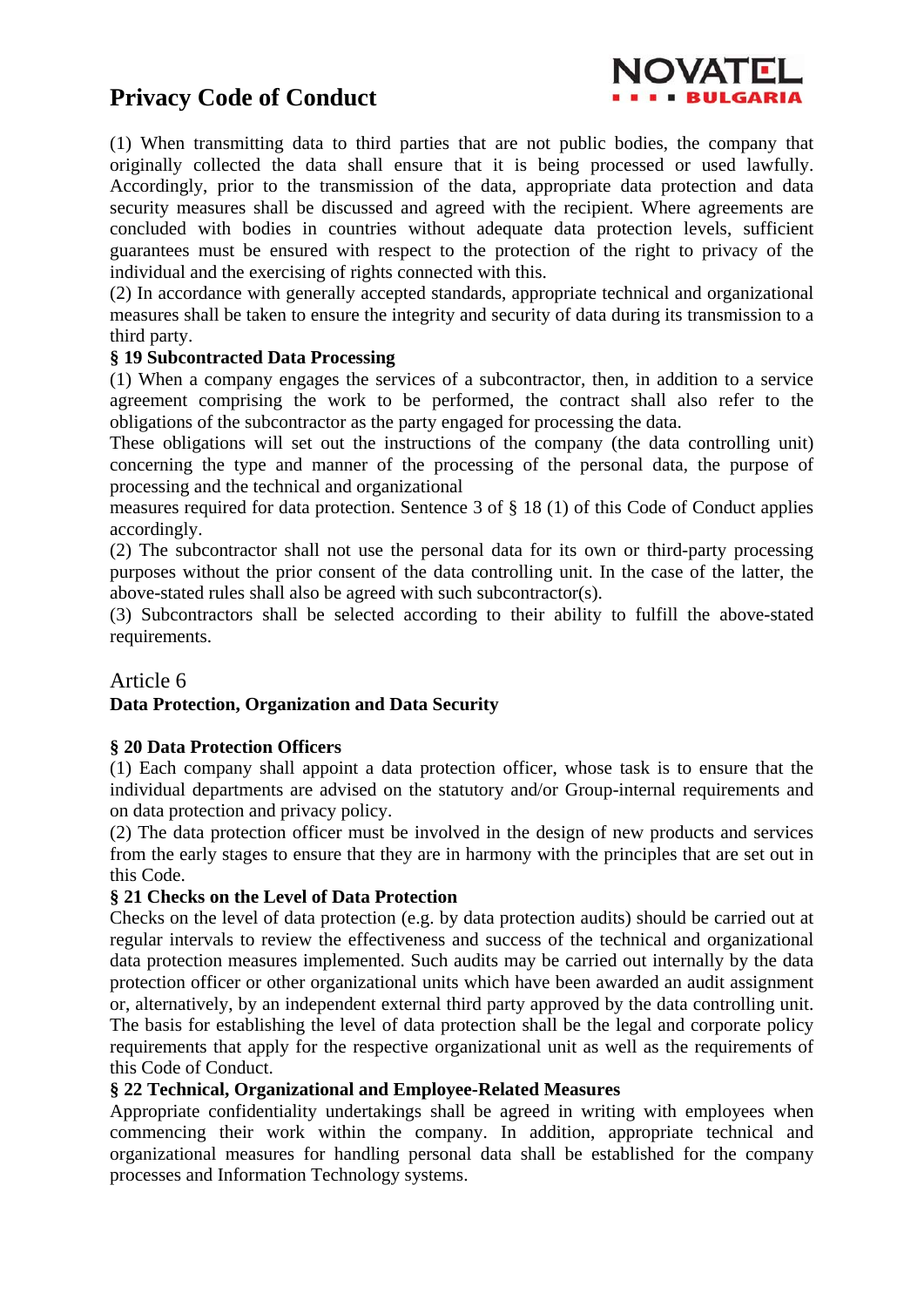

Such measures shall include

a) preventing unauthorized persons from gaining access to data processing systems on which personal data are processed or used (physical access control);

b) ensuring that data processing systems cannot be used by unauthorized persons (denial-ofuse control);

c) ensuring that those persons authorized to use a data processing system are able to access exclusively those data to which they have authorized access and that personal data cannot, during processing or use or after recording, be read, copied, altered or removed by unauthorized persons (data access control);

d) ensuring that, in the course of electronic transmission or during their transport or recording on data carrier, personal data cannot be read, copied, altered or removed by unauthorized persons, and that it is possible to examine and establish where personal data are to be transmitted by data transmission equipment (data transmission control);

e) ensuring that it is possible retrospectively to examine and establish whether and by whom personal data have been entered into data processing systems, altered or removed (data entry control);

f) ensuring that personal data which are processed by subcontractors can only be processed in conformance with the instructions of the ordering party (subcontractor control);

g) ensuring that personal data are protected against accidental destruction or loss (availability control);

h) guaranteeing that data which have been collected for different purposes can be processed separately (separation rule).

# Article 7 **Rights of Data Subjects**

# **§ 23 Right to Question and Complain**

Every data subject has the right at any time to contact the data protection department of the responsible company with questions and complaints regarding the application of this Code of Conduct. If not subsequently specified otherwise, for the purpose of these provisions, the responsible company shall be any company that has a contract relationship with the data subject or that processes the data subject's personal data. The company that the data subject has contacted shall make sure that the data subject's rights are properly observed by the other responsible companies.

# **§ 24 Right to Information**

(1) Every data subject may at any time request information from the responsible company concerning:

a) the personal data recorded on them, including its origin and recipient(s);

b) the purpose of the processing or use;

c) the people and units to whom/which their data are regularly transmitted, particularly if the data are transmitted abroad;

d) the provisions of this Code of Conduct.

(2) The relevant information should be made available to the enquirer in an understandable form within a reasonable period of time. This should generally be done in writing or electronically.

(3) Where permissible under the relevant national law, a company may charge a fee for supplying the relevant information.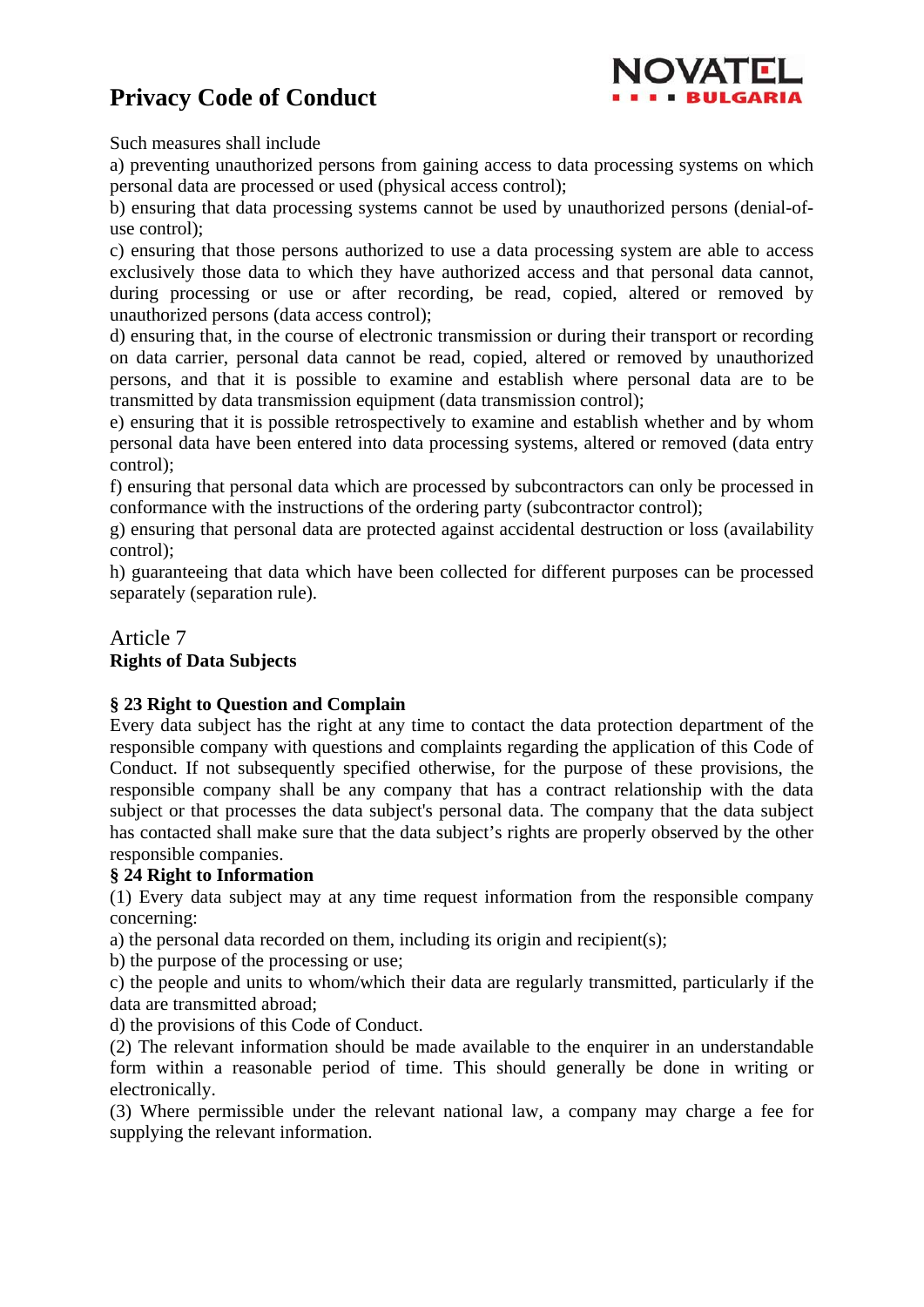

### **§ 25 Right of Protest/Right to Have Data Erased/Blocked**

(1) The data subject concerned can protest to the responsible company against the use of his/her data, if he/she has the right to do so.

(2) This right to protest shall also apply in the event that the data subject had previously consented to the use of his/her data.

(3) Rightful requests to have data erased or blocked shall be promptly met. Such requests are rightful particularly when the legal basis for the use of the data ceases to apply. If a data subject has the right to have data erased, but erasing the data is not

possible or not possible with reasonable effort, the data shall be protected against nonpermitted usage by blocking. Statutory retention periods shall be observed.

### **§ 26 Right to Correction**

The data subject may at any time request that the responsible company corrects the personal data recorded on them insofar as such data are incomplete and/or incorrect.

### **§ 27 Right to Clarification and Comments**

(1) If a data subject claims that his/her rights have been breached in the form of unlawful data processing, particularly in the event that this Code of Conduct has been breached, the responsible companies shall clarify the facts without culpable delay. In this case they shall work together closely and grant each other access to all information necessary for establishing the facts of the case.

(2) The company's responsible data protection department most closely associated with the relevant issues must coordinate all the relevant correspondence with the data subject.

### **§ 28 Exercising of Rights of Data Subjects**

Data subjects shall not be disadvantaged because they have availed themselves of these rights. The form of communication with the data subject - e.g. by telephone, electronically or in writing - should respect the request of the data subject, where appropriate.

# Article 8

### **Data Protection Process Management/Responsibilities**

### **§ 29 Responsibility for Data Processing**

(1) The companies shall, in their capacity as Data Controllers, be obliged, particularly vis-àvis data subjects, to guarantee compliance with the requirements of data protection and with the provisions of this Code of Conduct.

(2) The data protection officer of the respective company shall be informed without delay about any breaches (including suspicion of a breach) of data protection provisions and of this Code of Conduct. In the case of incidents that are of relevance to more than one company, the central Group Privacy Department should also be informed. The company's data protection officer shall also inform the Group Privacy Department if any changes are made to the laws applying for a company that are significantly unfavorable.

(3) The data protection departments of the individual companies shall coordinate their activities within the framework of the Group's data protection policy. Accordingly, they should mutually support each other and make use of existing synergies.

### **§ 30 Coordination by the Group Privacy Officer**

(1) The Group Privacy Officer shall coordinate the processes of cooperation and agreement in all significant issues regarding data protection. The Deutsche Telekom Group Coordination Committee on data protection shall serve as the coordinating body.

(2) It shall be the duty of the Group Privacy Officer to develop and evolve the Group's policy on data protection. Also in this regard, the data protection departments of the companies shall engage in coordination.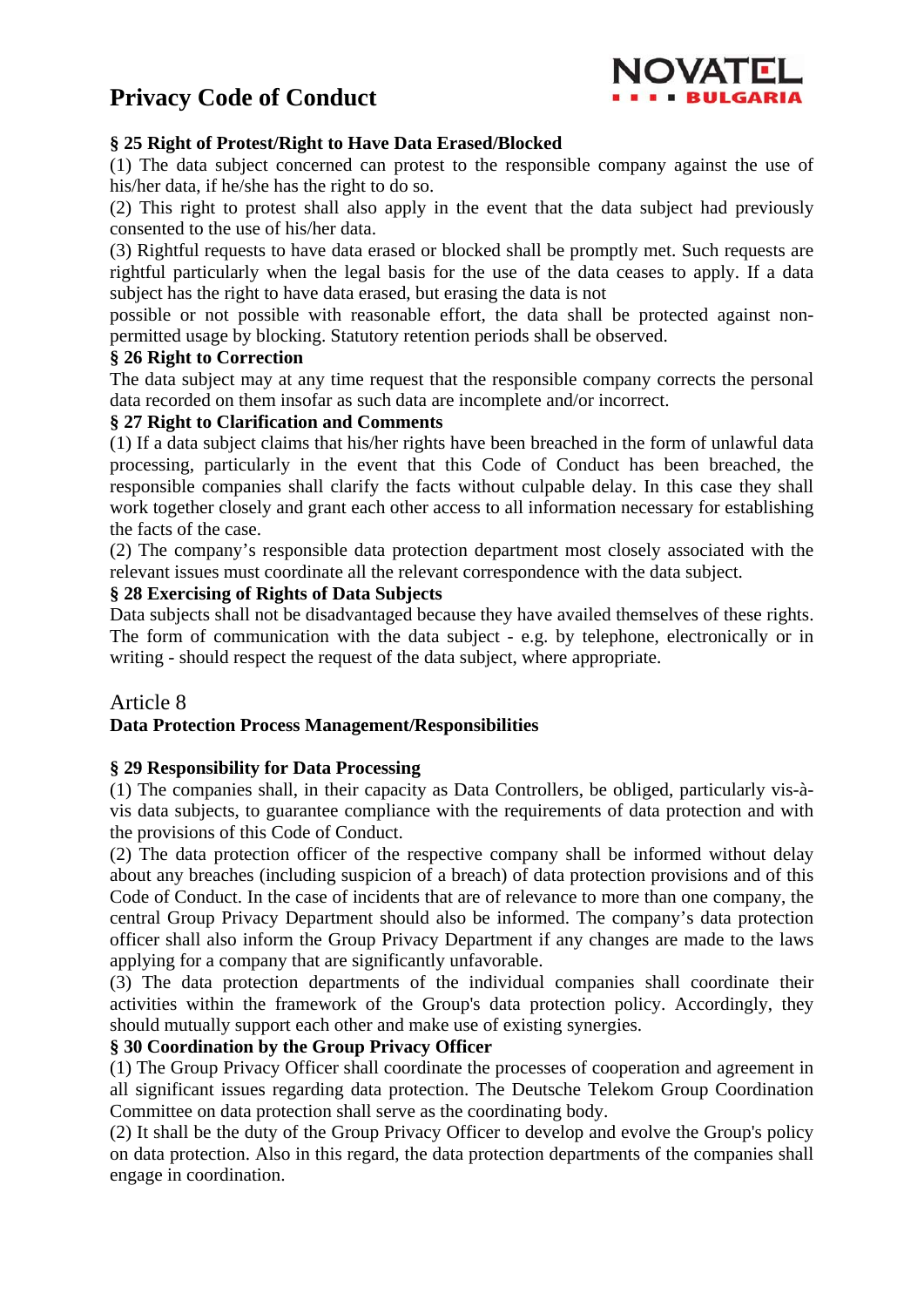

### **§ 31 Supervisory and Consultation Duties**

(1) The data protection officers of the respective companies shall be responsible for monitoring compliance with national and international data protection regulations and with this Code of Conduct. In this regard, all departments of the respective companies shall be obliged to inform the relevant data protection officer of appropriate developments and future plans.

(2) In the absence of legal restraints, the respective data protection officers shall be authorized to examine on-site all processing techniques that involve the use of personal data.

(3) Where appropriate, and within the framework of their examination duties, the data protection units of the companies shall use mechanisms which are identical throughout the Group, e.g. in the form of common data protection audits.

### **§ 32 Employee Training and Commitment**

(1) The employees of the companies shall be sufficiently trained with regard to the data protection regulations and application of this Code of Conduct.

(2) The companies shall, with the participation of the competent data protection departments, devise suitable training materials.

### **§ 33 Cooperation with Supervisory Authorities**

(1) The companies shall agree to respond to enquiries by the supervisory authority responsible for them or if applicable for the company exporting the data within a reasonable period of time and to a reasonable extent and to follow the supervisory authority's recommendations.

(2) In the event of a change in the legislation applicable to a company which might have substantial adverse effect on the guarantees provided by this Code of Conduct the relevant company will notify the change to the relevant supervisory authority.

# **Article 9**

### **Terms and Definitions**

### **Automated individual decisions**

Shall mean decisions which produce legal effects for the data subject or which significantly affect him and which is based solely on automated processing of data intended to evaluate certain personal aspects relating to him, such as his performance at work, creditworthiness, reliability, conduct, etc.

### **Data subject**

Shall mean any natural person whose personal data is handled in the Deutsche Telekom Group.

### **Data controller**

Shall mean the company which alone or jointly with others determines the purposes and means of the processing of personal data.

### **Deutsche Telekom Group**

Shall mean Deutsche Telekom AG and all companies in which Deutsche Telekom AG directly or indirectly holds more than a 50% share, or over which it has control.

### **Data processor**

Shall mean any natural or legal person, public authority, agency or any other body which processes personal data on behalf of the data controller (subcontracting data processing).